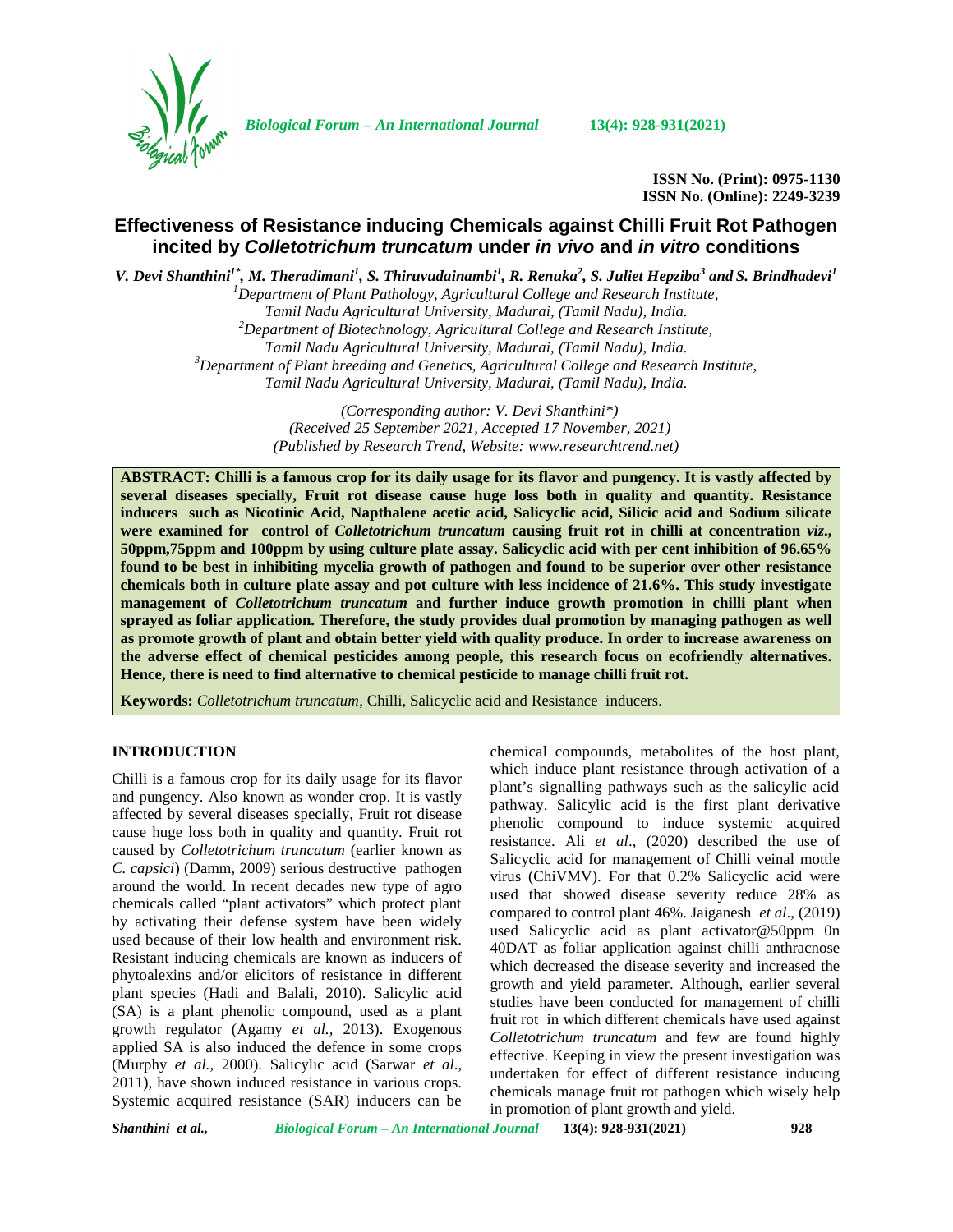### **MATERIALS AND METHODS**

**Isolation of Pathogen.** Fruit rot affected chillies were isolated by standard tissue isolation method. The diseased chilli with typical symptoms were collected from 10 different chilli growing areas of Tamil Nadu. Infected portion of the fruit was cut into minute bits, surface sterilized in 0.1 per cent sodium chloride solution for 30 seconds washed in repeated changes of sterile distilled water and plated onto PDA medium in Petri dishes. Incubate at 30° and were observed for mycelial growth. The fungus was purified by single spore isolation technique. Confirmation of virulent isolate as *Colletotrichum truncatum* done by ITS primers.

**Efficacy of Resistance inducing chemicals against** *Colletotrichum truncatum.* Five resistance inducing chemicals *viz.,* Nicotinic Acid, Napthalene acetic acid, Salicyclic acid, Silicic acid and Sodium silicate at concentration *viz*., 50ppm,75ppm and 100ppm were evaluated against *Colletotrichum truncatum* by employing poisoned food technique. The desired concentrations were obtained by adding appropriate amount of stock solution of chemicals to potato dextrose agar taken in conical flask and then transferred to petriplates and repeated thrice for each treatment. Potato dextrose agar without fungicides served as control. Each plate was inoculated with a 5 mm mycelial disc of the pathogen taken from 7 days old culture of *Colletotrichum truncatum*. The inoculated plates were incubated in BOD incubator at 27°C for mycelia growth of pathogen. The colony diameter was recorded and per cent inhibition in each treatment over control was calculated by using the formula (Vincent,

1947). Radial growth of the fungus was measured with metric scale (mm).  $I = C-T/C \times 100$  Where,  $I = per$  cent inhibition over control  $C =$  mean maximum radial growth of colony in control  $T =$  mean maximum radial growth of colony in treatment.

**Effect of resistance inducing chemicals on chilli fruit rot incidence of chilli (Screening test – Pot culture).** Pot culture studies were conducted to test the efficacy of certain resistance inducing chemicals for assessing their influence on the incidence of chilli fruit rot disease. The plants were given artificial inoculation by spraying the spore suspensions after pinpricking the plants with adequate spore load  $(5\times10^{-5} \text{ conidia/mL})$  at 90 DAT in the evening hours. The crop was maintained in a poly house with frequent spraying of water to provide adequate moisture and relative humidity to enable successful infection by the pathogen. The components were sprayed individually at disease initiation stage and repeated once at fifteen days interval. Three replications for each treatment and a control were maintained.

## **RESULT AND DISCUSSION**

#### **Efficacy of Resistance inducing chemicals against** *Colletotrichum truncatum*

The results conducted on the efficacy of compatible Strobilurin fungicides against *Colletotrichum truncatum* (Table 1, Fig. 1) indicated that Salicyclic acid was found highly efficient in controlling the growth of *Colletotrichum truncatum* at concentration viz., 100 ppm and inhibition percentage was reported 96.66% respectively followed by Salicyclic acid at 75 ppm. Least efficient was recorded in Nicotinic acid at 50ppm with inhibition percentage of 34.77% (Fig. 2.)

**Table 1: Effectiveness of Resistance inducing chemicals against** *Colletotrichum truncatum* **causing Chilli fruit rot.**

| Sr. No.      | <b>Resistance inducing chemicals</b> | <b>Mycelial growth</b> |       |           | <b>Percent inhibition%</b> |       |           |  |  |
|--------------|--------------------------------------|------------------------|-------|-----------|----------------------------|-------|-----------|--|--|
|              |                                      | 50ppm                  | 75ppm | $100$ ppm | 50ppm                      | 75ppm | $100$ ppm |  |  |
| .,           | Nicotinic Acid                       | 5.87                   | 4.46  | 3.23      | 34.77                      | 50.44 | 64.11     |  |  |
| $\sim$<br>۷. | Napthalene acetic acid               | 5.11                   | 3.74  | 2.05      | 43.22                      | 58.44 | 77.22     |  |  |
| 3.           | Salicyclic acid                      | 0.9                    | 0.5   | 0.3       | 90.00                      | 94.44 | 96.66     |  |  |
| 4.           | Silicic acid                         | 3.27                   | 3.03  | 1.28      | 63.66                      | 66.33 | 85.77     |  |  |
| J.           | Sodium silicate                      | 5.72                   | 5.43  | 4.83      | 36.44                      | 39.66 | 46.33     |  |  |
| 6.           | Control                              | 9.00                   |       |           |                            |       |           |  |  |
|              | CD(0.05)                             | 0.21                   | 0.21  | $0.1\,$   |                            |       |           |  |  |



*Shanthini et al., Biological Forum – An International Journal* **13(4): 928-931(2021) 929 Fig. 1.** Effectiveness of Resistance inducing chemicals against *Colletotrichum truncatum* causing Chilli fruit rot.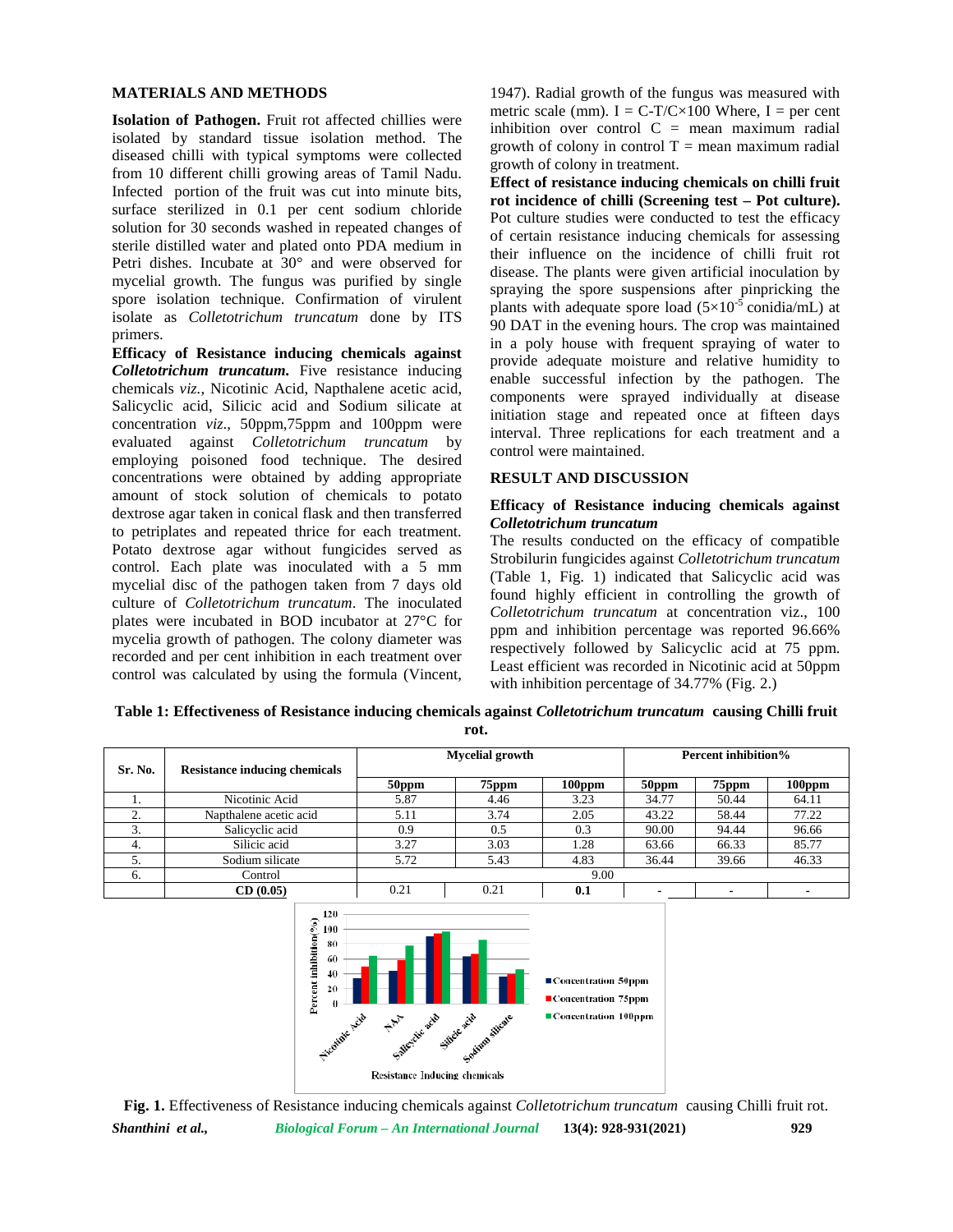

Salicyclic Acid at 100ppm

Control

**Fig. 2.** Effective treatment of Resistance inducing chemicals against *Colletotrichum truncatum.*

**Effect of resistance inducing chemicals on chilli fruit rot incidence of chilli (Screening test – Pot culture).** Among the various resistance inducing chemicals, Salicylic acid @ 100 ppm was the most effective (21.6)

%) in reducing the chilli fruit rot followed by Salicylic Acid (50 ppm) (21.8%). It was followed by Silicic acid (100 ppm) (30.3%), Salicylic acid (20 ppm) (35 %), Silicic acid acid (50 ppm) (41.7 %). Nicotinic acid at 20 ppm (56.3%) was least effective (Table 2). Vechet *et al.* (2009) observed that foliar application of salicylic acid increased the resistance in wheat plants against powdery mildew pathogen. Geat, (2016) reported that Salicyclic acid foliar application at 5mM concentration gave 67.86% disease control in Pusa jwala chilli. Bussabong *et al*., (2021) described that Exogenous application Salicyclic acid at various concentration(0, 0.5, 1 and 1.5 mM) induce disease resistance to banana leaf spot caused by *Curvularia eragrostidis* with reduced disease severity by 77.88%.

| <b>Concentration</b> | Nicotinic acid | <b>Silicic acid</b> | Sodium<br>silicate | <b>Naphthalene Acetic</b><br>acid | Salicyclic acid |  |  |  |  |
|----------------------|----------------|---------------------|--------------------|-----------------------------------|-----------------|--|--|--|--|
| $20$ ppm             | 56.3           | 47.2                | 54.5               | 55.1                              | 35.0            |  |  |  |  |
| $50$ ppm             | 52.8           | 41.7                | 49.2               | 50.8                              | 21.8            |  |  |  |  |
| $100$ ppm            | 45.1           | 30.3                | 42.4               | 43.6                              | 21.6            |  |  |  |  |
| <b>Control</b>       | 62.4           |                     |                    |                                   |                 |  |  |  |  |
| C.D. $(p=0.05)$      | 2.30           | 3.42                | 4.26               | 3.94                              |                 |  |  |  |  |

## **CONCLUSION**

Chilli is a famous crop for its daily usage for its flavor and pungency. This wonder crop affected by *C. truncatum* reduce the quality and quantity. Therefore, certain resistance inducing chemicals were used. Among them Salicyclic acid showed best result. Hence, this study investigate management of *Colletotrichum truncatum* and further induce growth promotion in chilli plant where sprayed as foliar application. Therefore, the study provide dual promotion by managing pathogen as well as promote growth of plant and obtain better yield with quality produce.

# **FUTURE SCOPE**

Resistance inducing chemicals like Salicyclic acid is a key plant hormone regulating plant immunity. Salicyclic acid plays a vital role on resistance to biotic stresses in different plant-pathogen systems. Safe and practical use of Salicyclic acid as a plant defense activator and growth regulator can create a new beginning for Integrated disease management for various pathogens with an effective management of disease as well as increase the yield and quality of crop produce with dual purpose in one chemical.

**Acknowledgement.** The authors are thankful to the Department of Plant pathology, Agricultural College and Research Institue, Madurai for helpful in conducting the experiments.

**Conflict of Interest.** None.

#### **REFERENCES**

- Agamy, R. A., Hafez, E. E. and Taha, T. H. (2013). Acquired resistant motivated by salicylic acid applications on salt stressed tomato (*Lycopersicon esculentum* Mill.). *American-Eurasian Journal of Agricultural and Environmental Sciences*, *13*: 50-57.
- Amjad Ali, A., Zeshan, M. A., Iftikhar, Y., Abid, M. and Khan, A. A. (2020). Role of plant extracts and salicylic acid for the management of Chili veinal mottle virus disease. *Pak. J. Phytopathol.*, *32*(2): 126- 133.
- Bussabong, N., Tongsri, V. and Songkumarn, P. (2021). Salicylic acid and acibenzolar-S-methyl induce disease resistance to banana leaf spot caused by *Curvularia eragrostidis*. *Agr. Nat. Resour*., *55*: 826- 837.
- Damm, U., Woudenberg, J. H. C., Cannon, P. F. and Crous, P. W. (2009). *Colletotrichum* species with curved conidia from herbaceous hosts. *Fungal Diversity*, *39*: 45-87.
- Geat, N., Manjunatha B. S., Meena, R. P. and Khirbat, S.K. (2015). Salicyclic acid as inducer of resistance against chilli fruit rot pathogen *Colletotrichum capsici*. *J. Pure Appl. Microbiol., 9*(2): 1505-1509.
- Hadi, M. R. and Balali, G. R. (2010). The effect of salicylic acid on the reduction of *Rhizoctonia solani* damage in the tubers of Marfona potato cultivar. *Journal of Agricultural and Environmental Sciences*, *7*(4): 492– 496.
- Jaiganesh, V., Kiruthika, P. and Kannan, C. (2019). Integrated disease management of chilli anthracnose. *Journal of Biopesticides*, *12*(1): 126-133.